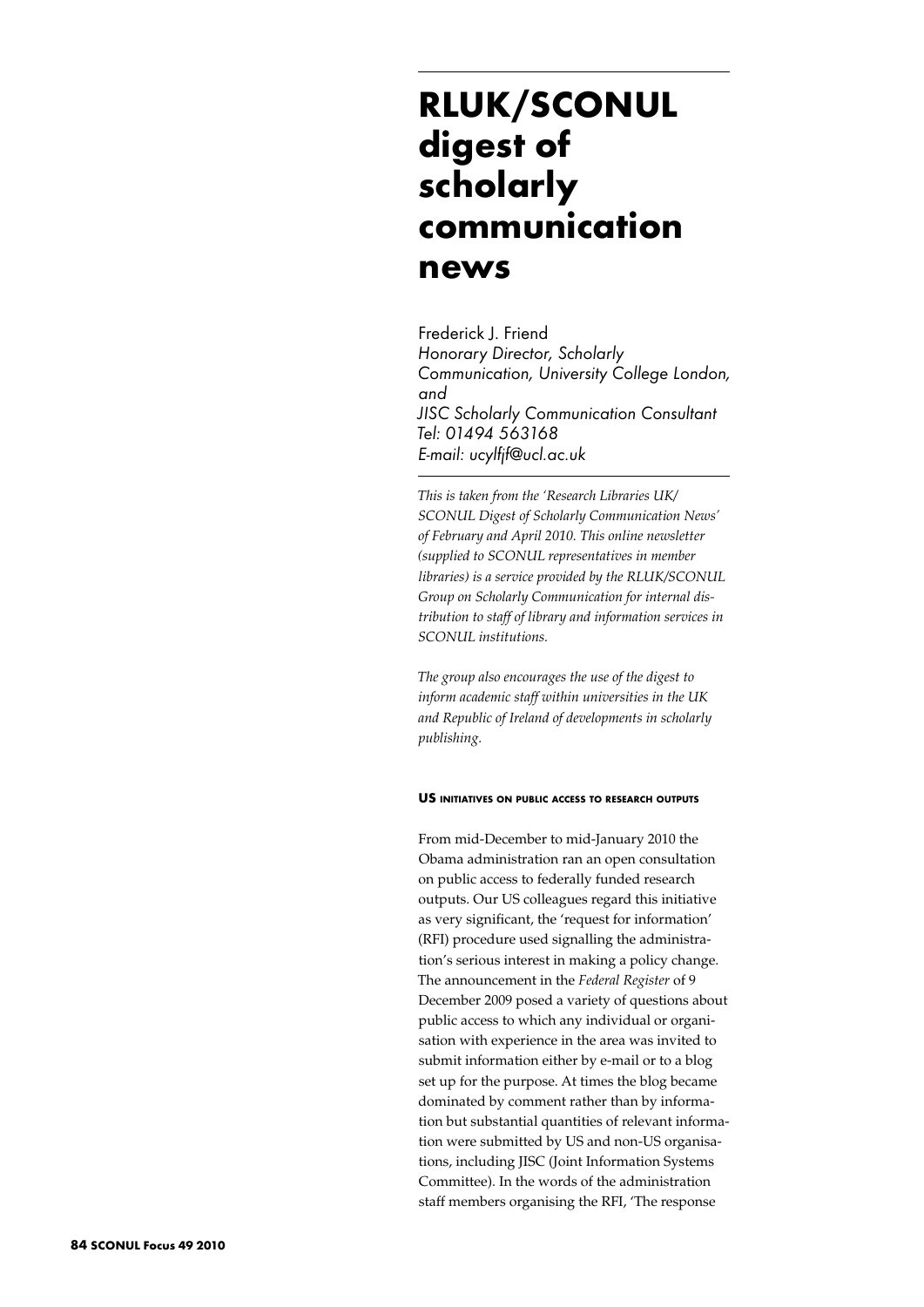to this endeavor has been truly outstanding – almost overwhelming – and we at OSTP [Office of Science and Technology Policy] are very happy that our approach to gathering input on this issue was so well received.' Such a substantial response indicates the importance of access to US research for researchers working collaboratively worldwide and also mirrors the response to the European Commission's request for comment on open access in 2006. More information is available at http://blog.ostp.gov/category/public-accesspolicy/.

A related US development in January 2010 has been the publication of the report of the 'scholarly publishing roundtable' set up under the auspices of the committee on science and technology of the House of Representatives. This report identifies five 'shared principles' leading to a 'core' recommendation in support of free access to federally funded research reports, plus seven further recommendations urging collaboration between stakeholders, a wide range of embargo periods and attention to long-term digital preservation. The roundtable's report is available at http://science.house.gov/press/PRArticle. aspx?NewsID=2710.

The US government has subsequently issued an up-date through a White House blog set up at http://www.whitehouse.gov/ostp/blog. All of the blog posts and their respective comments, as well as never-before-seen submissions that were sent directly to a public-access e-mail box, are now available through the site, at http://www. whitehouse.gov/blog/2010/03/08/publicaccess-policy-update. White House staff are currently sifting through 'the mounds of fantastic input' they have received. They were very gratified by the amount of participation the forum generated and are diligently scouring through the data to find common themes, dissenting opinions, concerns and suggestions that will ultimately help craft policy recommendations. The volume of interest generated is again similar to the interest in open access expressed from many organisations and individuals in the consultation held by the European Commission in 2006.

## **Change in arXiv business model**

Cornell University library has asked institutional users to help pay the US\$400K per annum it takes to maintain the high energy physics preprint database, arXiv. Financial pressures appear to be the motive for the request as there is no suggestion that Cornell is weakening in its support for

arXiv. Many of the major institutional users have already pledged support (Cornell has suggested US\$4000 per institution), and as high energy physics researchers use arXiv as their main resource and publish in journals only for academic recognition, there seems little doubt that the database will continue.

#### **UUK supports open access for REF content**

As part of the Universities UK response to the Higher Education Funding Council's consultation on the research excellence framework (REF), UUK's reponse to question 2, about the assessment of outputs, contains the following endorsement of an open-access approach to the assessment process: 'UUK supports the move toward "open access" of research outputs and, although not mentioned in the consultation, would encourage the REF guidance to require that all submitted outputs are available through some form of open access mechanism. This would build on good research and information management practice. Work currently being undertaken by JISC and other stakeholders can support this process.'

## **RIN report confirms researchers' concerns on access to content**

A new report from RIN (Research Information Network) entitled 'Overcoming barriers: access to research information content' –available at http://www.rin.ac.uk/our-work/using-andaccessing-information-resources/overcoming-barriers-access-research-information – confirms the finding from earlier studies that access to research information is a major concern for researchers. This new report examines the different reasons for access problems in considerable detail and brings together the findings from five studies by various consultants. Section 6 in the report identifies the key message as 'that access to research information content issues must be addressed if the UK research community is to operate effectively'. Linked to the results from each study are a range of recommendations addressed to stakeholders in the research information process aimed at improving access to publicly funded research. Jorum open

A valuable long-standing service that is gradually adapting to an open-access world is the JISCfunded service Jorum. The service has recently launched a service called JorumOpen, specifically designed for content it is able to make available on open access. The new branch of the service runs alongside the traditional JorumUK service.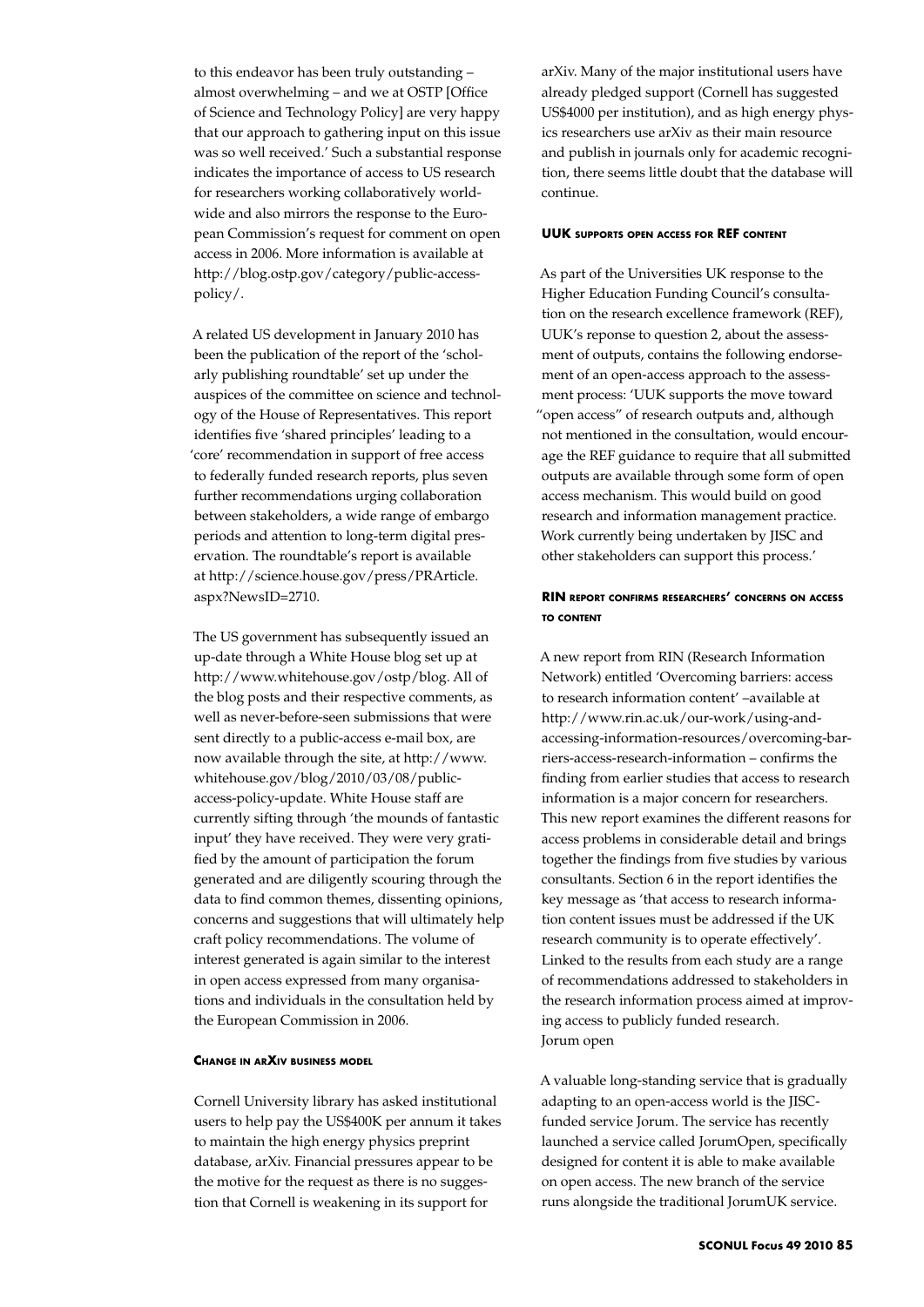JorumOpen contains features such as a creative commons licence for deposit and re-use and not does require user registration (registration is a barrier to use of any content source). For more information see http://www.jorum.ac.uk/.

## **IBSS**

The International Bibliography of the Social Sciences, one of the world's longest-running information sources (it began in 1951), has been acquired by ProQuest. The database is still the leading source for social science abstracts and more than 120,000 new items are indexed each year. The IBSS has been housed at the London School of Economics library with funding from the Economic and Social Research Council (ESRC), but the change in ownership has been made inevitable by the withdrawal of ESRC funding. IBSS is a valuable resource, and it will be in Pro-Quest's interests to maintain its quality, but there can be no doubt that users will soon be charged for access to the database.

#### **Knowledge Exchange licensing initiative**

The collaboration between four national information organisations through Knowledge Exchange (KE) is resulting in a number of significant initiatives, amongst them a consortial negotiation for the licensing of content. The design of a multinational licensing tender led to five publishers offering their digital subscriptions at significant discounts to institutions in KE countries. The five offers received were from Scientific World, Multi-Science Journal, BioOne, Swets/ALPSP and Wiley InterScience Online Books. As an example of the value of the KE approach, the Netherlands now has a national license for BioOne, and for the second year of the contract (2010) BioOne has lowered its prices again by a further 50 per cent. The expectations are that this will help Germany also to agree on a national license.

### **Aggregators and sole-source contracts**

Concern by the US library community is being expressed about strong rumours of the acquisition by Ebsco of sole rights to the distribution of certain key magazines published by Time Warner and used heavily within US public libraries. The rumours are undoubtably well founded (see www.libraryjournal.com/article/CA6716120. html?rssid=191) but the usual commercial secrecy prevents a clear understanding of the implications for libraries, particularly those who use aggregators other then Ebsco. In one sense this is not a

new phenomenon – journal titles often move from one publisher to another – but for libraries who place a high proportion of their content acquisition with aggregators the move could have major consequences, not least on how much they pay for sole-source contracts.

#### **New SPARC guide to OA funds**

SPARC (the Scholarly Publishing and Academic Resources Coalition) has released a new guide and supporting web resource exploring campusbased open-access publishing funds. Authored by SPARC consultant Greg Tananbaum, these new resources survey the current North American landscape of open-access funds and explore key emerging questions on how such funds are considered and developed on college and university campuses. The new guide, 'Open-access publishing funds: a practical guide to design and implementation' and the web resource contain a wealth of background information to inform libraries, authors, administrators and interested others on the practical considerations surrounding openaccess funds. The site features up-to-date information on active open-access funds at the University of California at Berkeley, the University of Calgary and several other institutions, as well as guidance on setting up and implementing policies. To ensure that this resource stays current, readers are invited to contribute their experiences through the online commenting and discussion features that are available. The resource is online at http:// www.arl.org/sparc/openaccess/funds. This new information from the US provides a valuable addition to the Nottingham experience in setting up a central OA publication fund, which can be read at http://www.biomedcentral.com/download/info/FinalNottinghamCaseStudy.pdf.

# **SPARC honours OA journal for successful business model**

In 1997, the Optical Society of America launched Optics Express, an open-access journal that has stood the test of time to become both a scientific and a financial success. The journal is consistently ranked among the top titles in its field and has proved to be such a successful financial venture that the society is publishing three more titles that follow the same open-access business model. This success has brought the Optical Society of America an award as the first SPARC Innovator of 2010. The quick turnaround, along with creative ways to highlight content, have made Optics Express a sought-after publishing choice for authors. The SPARC Innovator programme recognises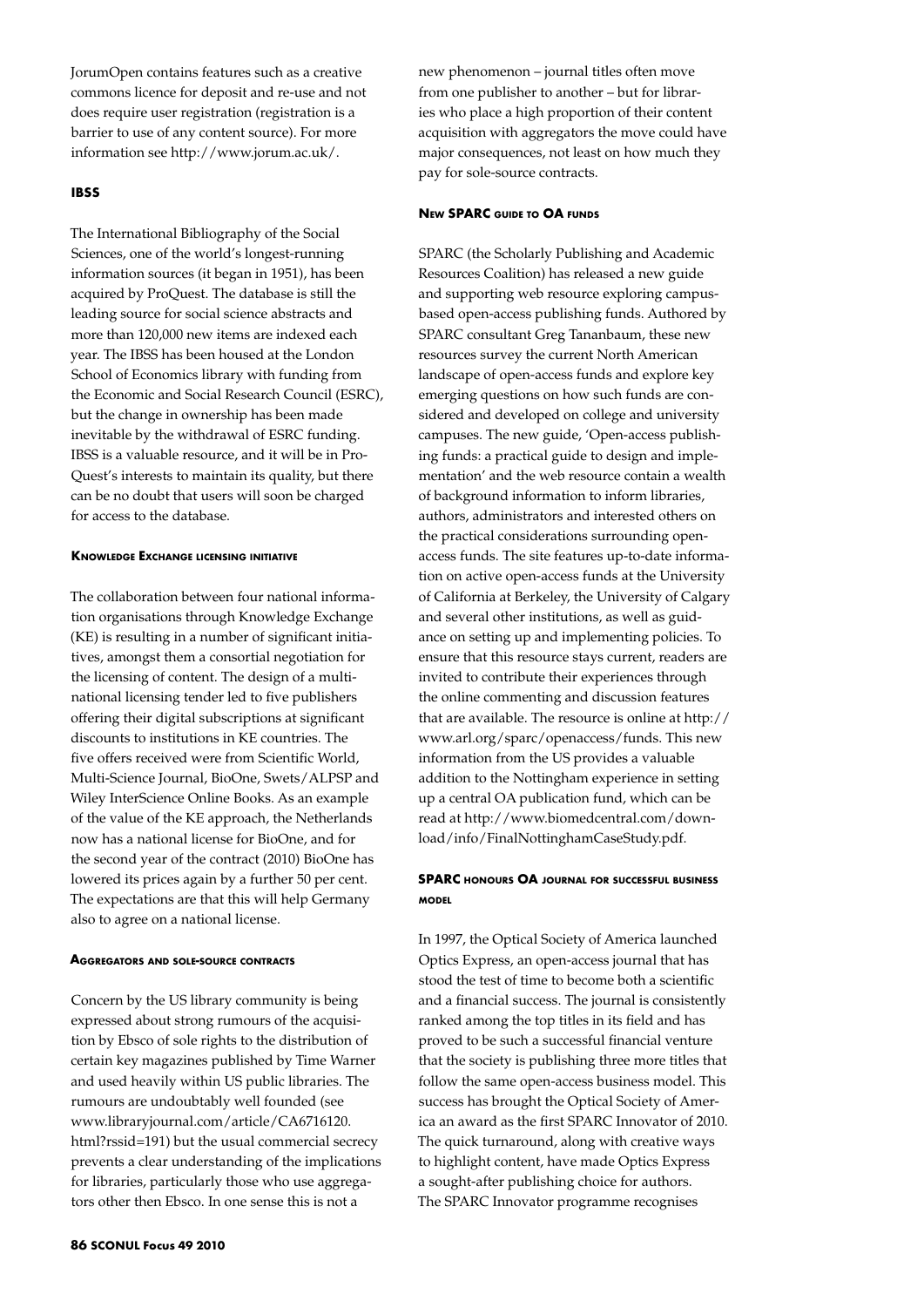advances in scholarly communication initiated by an individual, institution or group.

# **Chinese Academy of Sciences enters into BioMed Central agreement**

The Chinese Academy of Sciences has long been recognised as a supporter of open access and has recently announced details of a membership agreement with BioMed Central to cover publication costs for research articles published by researchers at its institutions. Under the terms of the arrangement, the academy will, through its library, cover half of the article-processing charge for its researchers should the article be accepted for publication in one of BioMed Central's 205 peer-reviewed open-access journals. BioMed Central has seen significant growth in the number of published articles from authors based in mainline China and the Far East. Just 1.5 per cent of all submissions received in 2004 came from the region, compared to 6.2 per cent in 2008. The academy signed the Berlin Declaration in 2004 and in October 2010 will be hosting the Berlin8 open access conference.

#### **Consortia mergers**

In the UK we tend to think of US consortia as being vast, but many are smaller than – for example – NESLi2 (National e-Journals Initiative). Some US consortia are now feeling that they are too small to achieve economies of scale. In 2009 a new consortium called LYRASIS was formed, consisting of over 4,000 libraries down the eastern seaboard of the US previously in membership of SOLINET, PALINET and NELINET. LYRASIS has recently appointed Tom Sanville of OhioLink to head the new giant consortium. And, on a smaller scale, the Michigan library consortium and INCOLSA – an Indiana consortium – have merged, with a combined membership of over 1,300 institutions. The need to save money on OCLC fees and on administration appears to be the main driver behind these mergers, and it remains to be seen whether the larger consortia achieve more favourable pricing and licensing terms from publishers.

## **Open gov.uk**

Not mentioned in the TV adverts for the UK government web-site 'gov.uk' – but hopefully a part of that web-site which will prove as useful as other sections of it are lauded to be in providing information on pensions and jobs – a new section of the web-site at www.data.gov.uk offers 'a collaborative relationship with you' – yes, you! – on openness to government data.

#### **New reports and new projects**

The publication last year of the Houghton report, 'Economic implications of alternative scholarly publishing models: exploring the costs and benefits', has stimulated a great deal of activity, both in following up the Houghton conclusions and in examining aspects of scholarly publishing relevant to but not directly related to the Houghton report. John Houghton and his co-authors in Australia and in the UK examined the costs and benefits of alternative publishing models at a macro-economic level, and one response to this approach was 'What does this mean at an institutional level?' The report, commissioned by JISC from Key Perspectives Ltd to answer this question, has now been published. Alma Swan's report on 'Modelling scholarly communication options: costs and benefits for universities' is available at http:// ie-repository.jisc.ac.uk/442/ and the methodology can be applied in any institution through an online model. Further projects arising from both criticism of and support for the Houghton report are being undertaken through a group of organisations (including two organisations representing publishers) led by RIN and JISC. These collaborative projects will cover a number of important topics around change in scholarly communication, beginning with projects on a transition to e-only and on access gaps in current provision.

## **OpenAIRE: European open access infrastructure**

OpenAIRE (Open Access Infrastructure for Research in Europe), a three-year project funded by the European Commission under FP7, the Seventh Framework Programme, is now under way, uniting 38 partners from 27 European countries. The main goal of OpenAIRE is to support the open-access pilot, launched by the European Commission in August 2008. This open-access pilot, which covers about 20 per cent of the FP7 budget, commits researchers from seven thematic areas (health, energy, environment, information & communication technology, research infrastructures, socio-economic sciences and humanities and science in society) to deposit their research publications in an institutional or disciplinary open-access repository, to be made available world-wide in full text. OpenAIRE will establish underlying structures for researchers to support them in complying with the pilot through European Helpdesk System, build an OpenAIRE portal and e-infrastructure for the repository networks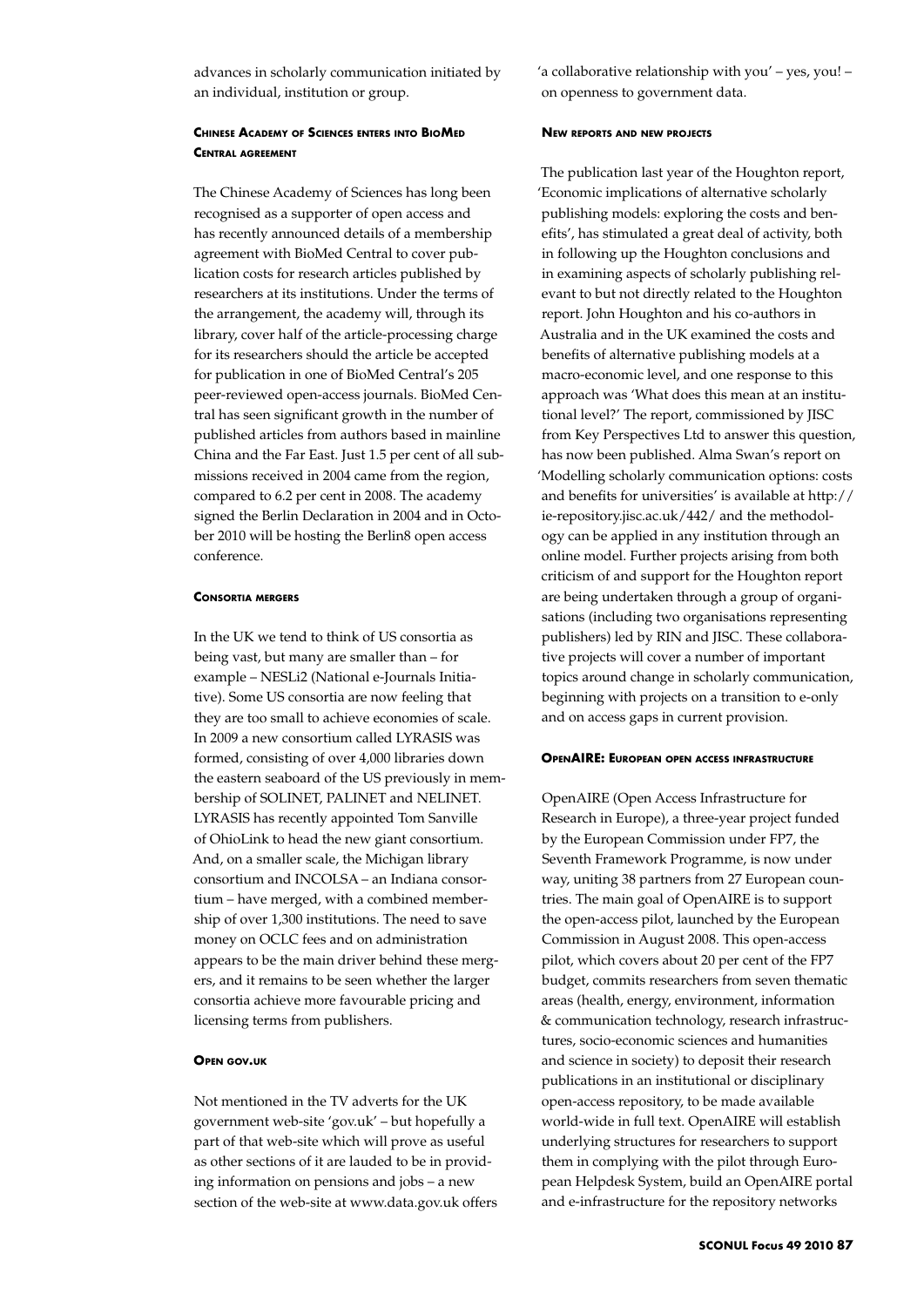and explore scientific data-management services together with five disciplinary communities. The project web-site is at http://www.openaire.eu/.

## **Sciyo business model**

Part of the open-access movement has always been encouragement for new publishing business models, and the open-access publisher Sciyo – based in Croatia – has announced a model which rewards successful authors. As yet Sciyo – www. sciyo.com – has only launched three journals and published 151 books, but its unique selling point for authors (no need for a selling point for readers as all content is OA) is that authors will be paid according to the number of downloads of their papers. The payment per download is not huge, but then neither is Sciyo's article processing charge at 470 euros. Economist Jan Erik Frantsvag has examined the business model (see his article at http://www.sciecom.org/ojs/index.php/ sciecominfo/article/viewFile/3550/3129) and concluded that, despite the risk to Sciyo through abuse of the download system by authors wishing to make a profit, the business model is viable. Let us see whether other OA publishers adopt it.

#### **Online OA curriculum on copyright law**

The Berkman Center for Internet and Society at Harvard University has launced a new service, 'Copyright for Librarians', an online, openaccess curriculum on copyright law, developed in conjunction with eIFL.net (electronic information for libraries). The curriculum, which is available at http://cyber.law.harvard.edu/copyrightforlibrarians/, includes modules on the scope of copyright law, exceptions and limitations and managing rights. 'Copyright for Librarians' aims to inform librarians about copyright law in general, as well as the aspects of copyright law that most affect libraries, especially those in developing and transition countries.

## **Initiatives on OA monographs**

E-book initiatives are developing apace. A new survey from Project OAPEN, available at http:// www.oapen.org/images/OpenAccessModels. pdf, confirms the variety of approaches in the initiatives already under way. While still in an experimental phase, some trends and patterns have started to emerge. Although it is too early to identify long-term business models, it is clear that a measure of external funding will be required for e-monographs to be viable. Three ambitious initiatives to deliver free online access to scholarly ACRL (Scholarly Publishing and Academic Resources Coalition – Association of College and Research Libraries) forum, 'The ebook transition: collaborations and innovations behind openaccess monographs'. The market-based business model for scholarly monographs, long under pressure due to decreased library purchasing, must now accommodate a transition to e-books. Many non-profit publishers, including university presses, are actively exploring new publishing models to support scholarly monographs, including open-access distribution and collaborative initiatives with university libraries. This SPARC-ACRL forum, reported at http://www.arl.org/ sparc/meetings/ala10mw/, featured three pioneering initiatives to deliver free online access to scholarly monographs, and highlighted opportunities for libraries to support innovations in this important area. Also, HighWire Press has released the full results of a 2009 survey of 138 librarians from 13 countries on their attitudes and practices related to e-books. The responses underscore the significant growth librarians expect in e-book acquisitions and point to their current preferences and possible trends in this evolving area. Some of the conclusions are that simplicity and ease of use seem to be more important than sophisticated end-user features, that DRM (Digital Rights Management) seems to hinder e-book use for library patrons, that ability to print is essential and that the most popular business model for librarians is purchase with perpetual access. The full report can be found here: http://highwire.stanford.edu/ PR/HighWireEBookSurvey2010.pdf.

monographs were featured at a recent SPARC-

#### **Springer agreements**

Springer have announced two new agreements with library groups, one involving 'Open Choice' (Springer's OA option), the other only covering subscription content. The University of Hong Kong libraries and Springer have reached an agreement that allows researchers at the affiliated institutions of the University of Hong Kong to publish their research in Springer journals using Springer Open Choice. Springer's Open Choice programme offers full and immediate open access (free to the reader) for articles that are accepted for publication after peer-review. Accepted HKU articles will appear as usual in Springer print journals, and will be published electronically using open access on SpringerLink, PubMed Central and the HKU institutional repository, the HKU Scholars Hub. The pilot project will run from March 2010 to March 2011. For the past two years the Max Planck Society have had a similar agreement with